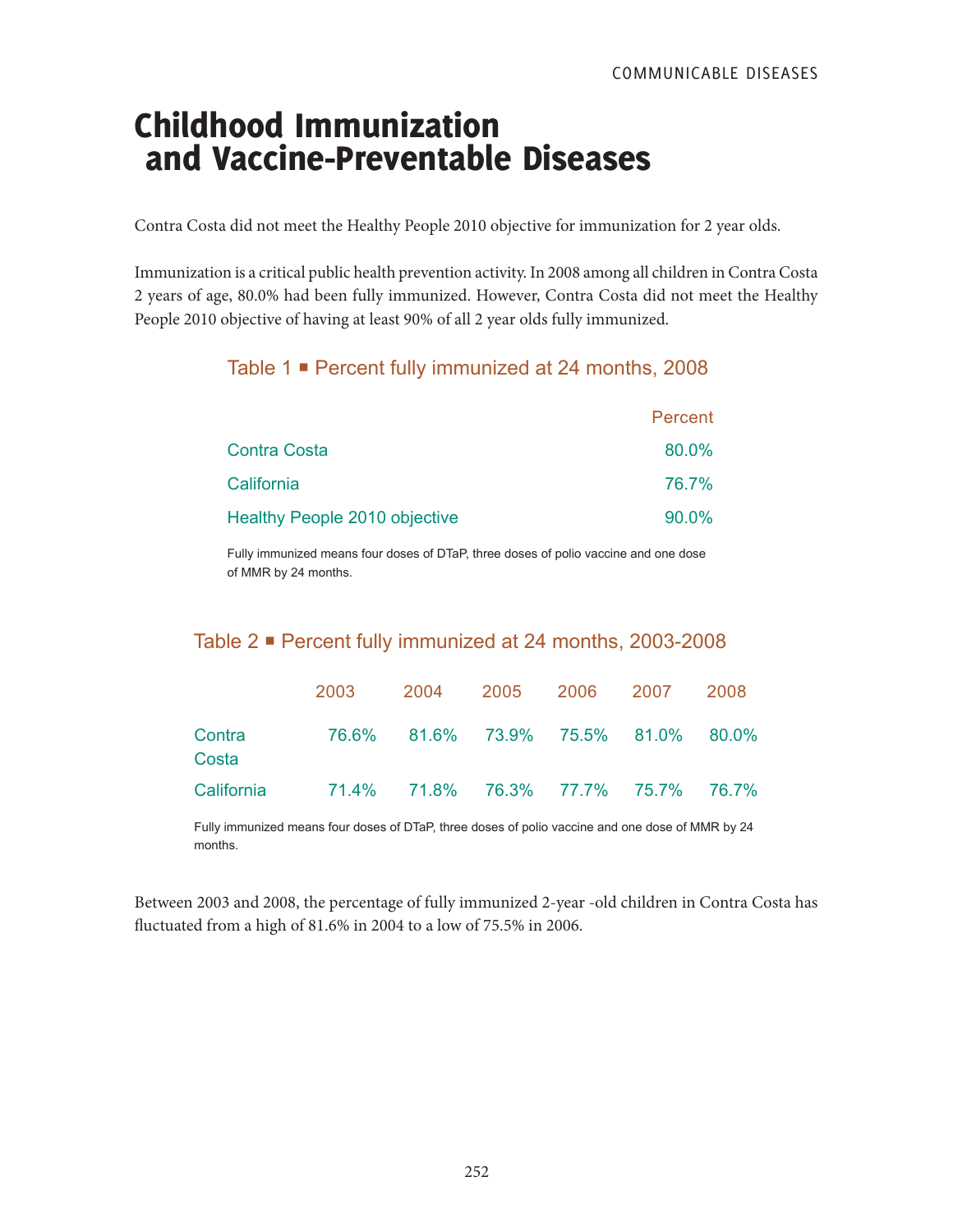# Table 3 Percent fully immunized at 24 months

By Race/Ethnicity, 2008

|                  | <b>Contra Costa</b> | California |
|------------------|---------------------|------------|
| White            | 85.0%               | 75.6%      |
| <b>Hispanic</b>  | 80.0%               | 77.3%      |
| African American | 67.0%               | 66.0%      |
| Total            | 80.0%               | 76.7%      |

Fully immunized means four doses of DTaP, three doses of polio vaccine and one dose of MMR by 24 months.

The rate of immunizations by race/ethnicity in both Contra Costa and California are below 90%, the Healthy People 2010 objective.

#### **What is immunization?**

Immunization is the process by which an individual's immune system becomes fortified against an infection or disease, most often through vaccines.

A vaccine is an injection, oral dose or nasal spray that typically contains an agent that resembles a disease-causing microorganism, and is often made from weakened or killed forms of the microbe or its toxins. Vaccines can prepare the body's immune system, thus helping to fight or prevent an infection.

### **Why is it important?**

Vaccination is a highly effective method of preventing certain infectious diseases. For the individual, and for society in terms of public health, prevention is better and more cost-effective than cure. Vaccines are generally very safe and serious adverse reactions are uncommon.<sup>1</sup>

California law requires that children be up-to-date on their immunizations before entering kindergarten and seventh grade, and before enrolling in licensed child care programs.

### Brief summary of some vaccine-preventable diseases:

| <b>Diphtheria</b> | Bacterial infection that produces a toxin that interferes with                     |
|-------------------|------------------------------------------------------------------------------------|
|                   | normal heart, nerve and organ function. It has a 20% case                          |
|                   | fatality rate                                                                      |
| Tetanus (lockjaw) | Bacterial infection that can cause muscle spasms and                               |
|                   | interferes with breathing                                                          |
|                   |                                                                                    |
| <b>Pertussis</b>  | Bacterial infection that can cause severe respiratory                              |
| (whooping cough)  | complications, pneumonia and death in infants                                      |
|                   |                                                                                    |
| Polio             | Viral infection that attacks the motor neurons and causes a<br>crippling paralysis |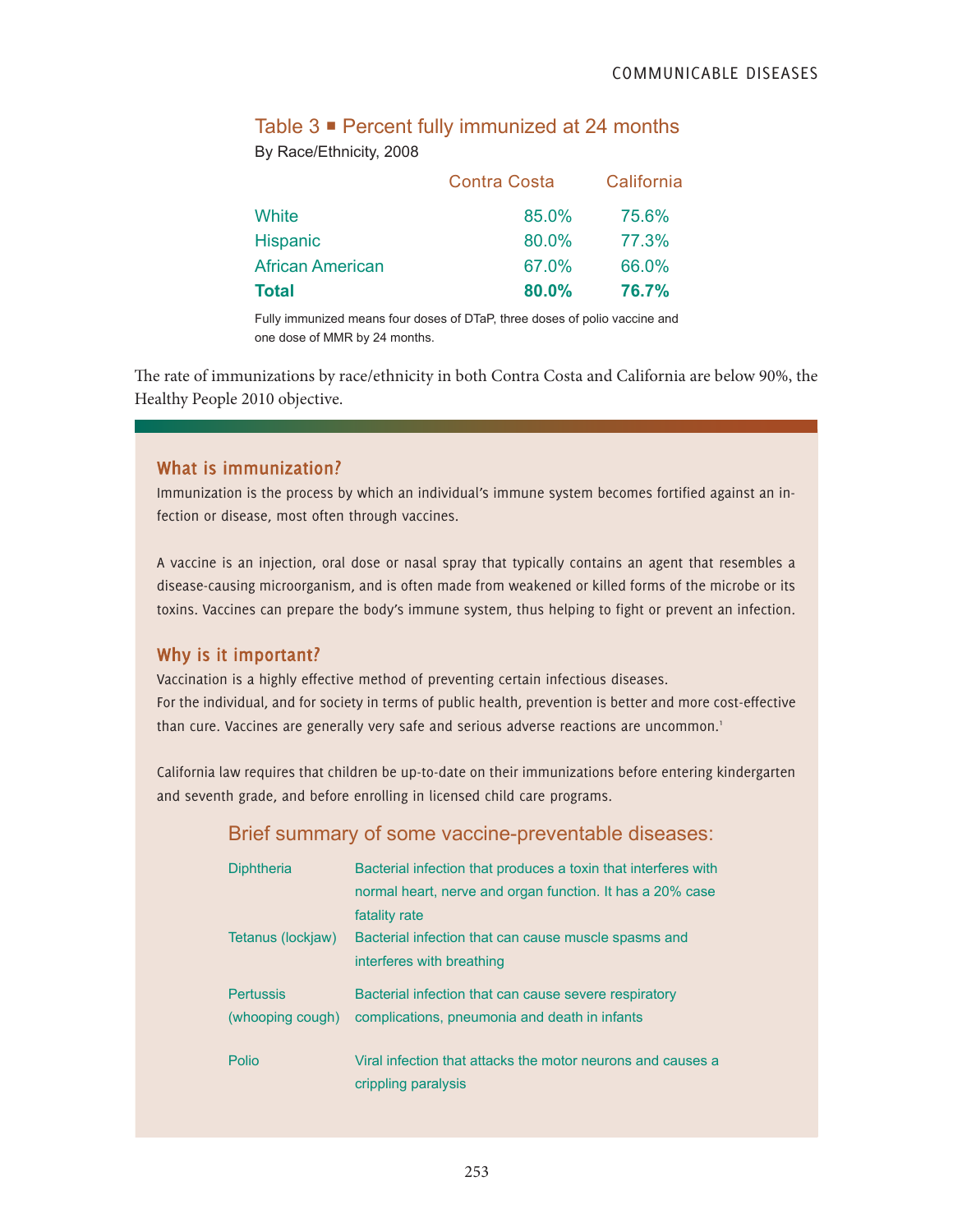Vaccines are responsible for the control of many deadly infectious diseases that were once common in this country, including polio, measles, diphtheria, pertussis (whooping cough), rubella (German measles), mumps, tetanus and Haemophilus influenzae type b (Hib).

For some vaccine-preventable diseases, there are now only a small number of cases reported in the county each year. Still, immunization remains an important part of the strategy to maintain the reduction in cases. Because a rise in disease is always possible, it is important to be vigilant. The success of an immunization program depends on high rates of acceptance and coverage.

#### **Who does it impact most?**

People who cannot be immunized include those who are too young to be vaccinated (e.g., children younger than 1 year old cannot receive the measles vaccine but can be infected by the measles virus), those who cannot be vaccinated for medical reasons (e.g., children with leukemia), and those who cannot make an adequate response to vaccination.<sup>2</sup>

Others choose not to be immunized. Some parents refuse to get their children vaccinated, believing that the vaccine is unnecessary or may harm their child. In Contra Costa, the percent of personal belief exemptions (PBEs) have been on the rise, increasing from 0.75% among kindergarten entrants in 1998 to 2.18% in 2008.<sup>3</sup> Public health officials are concerned about this rise in PBEs because there will be less "community immunity" as fewer people are vaccinated and protected. This is particularly important for those who can't be vaccinated including the very young and immunocompromised people.

#### **What can we do about it?**

In the United States, policy interventions, such as immunization requirements for school entry, have contributed to high vaccine coverage and record or near-record lows in the levels of vaccine-preventable diseases.

Parents view doctors as respected sources of information. There is a renewed need for doctors to discuss the hazards of refusing vaccination for both the individual, their family members and the community as a whole. There is no scientific evidence that links autism to vaccines, and numerous large studies have failed to find any connection.4

By law, California managed care organizations (such as the Contra Costa Health Plan and Kaiser Permanente) must cover recommended immunizations for children.

Children without health insurance may be able to get free immunizations through one of these programs: **Healthy Families:** Children enrolled in *California's Healthy Families* plan receive free immunizations with no copayment.

**Medi-Cal:** *Medi-Cal* covers preventive care services for eligible low-income children and adults. **Vaccines for Children:** Many private-practice California doctors participate in the *Vaccines for Children*  (VFC) program, which gives free vaccines to eligible children up to age 18.